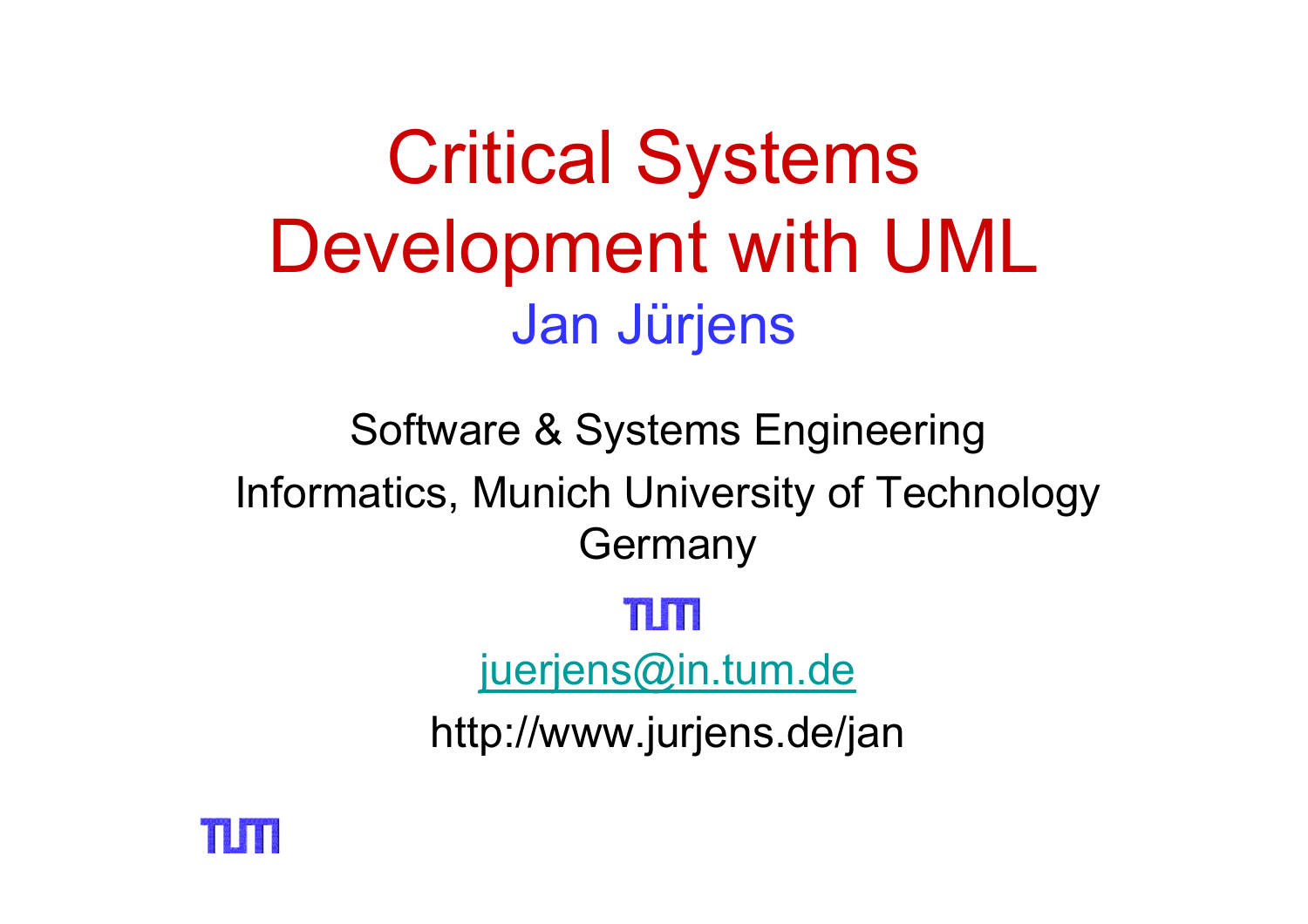## Critical Systems Development

High quality development of critical systems (dependable, security-critical, real-time,...) is difficult.

Many systems developed, fielded, used that do not satisfy their criticality requirements, sometimes with spectacular failures.

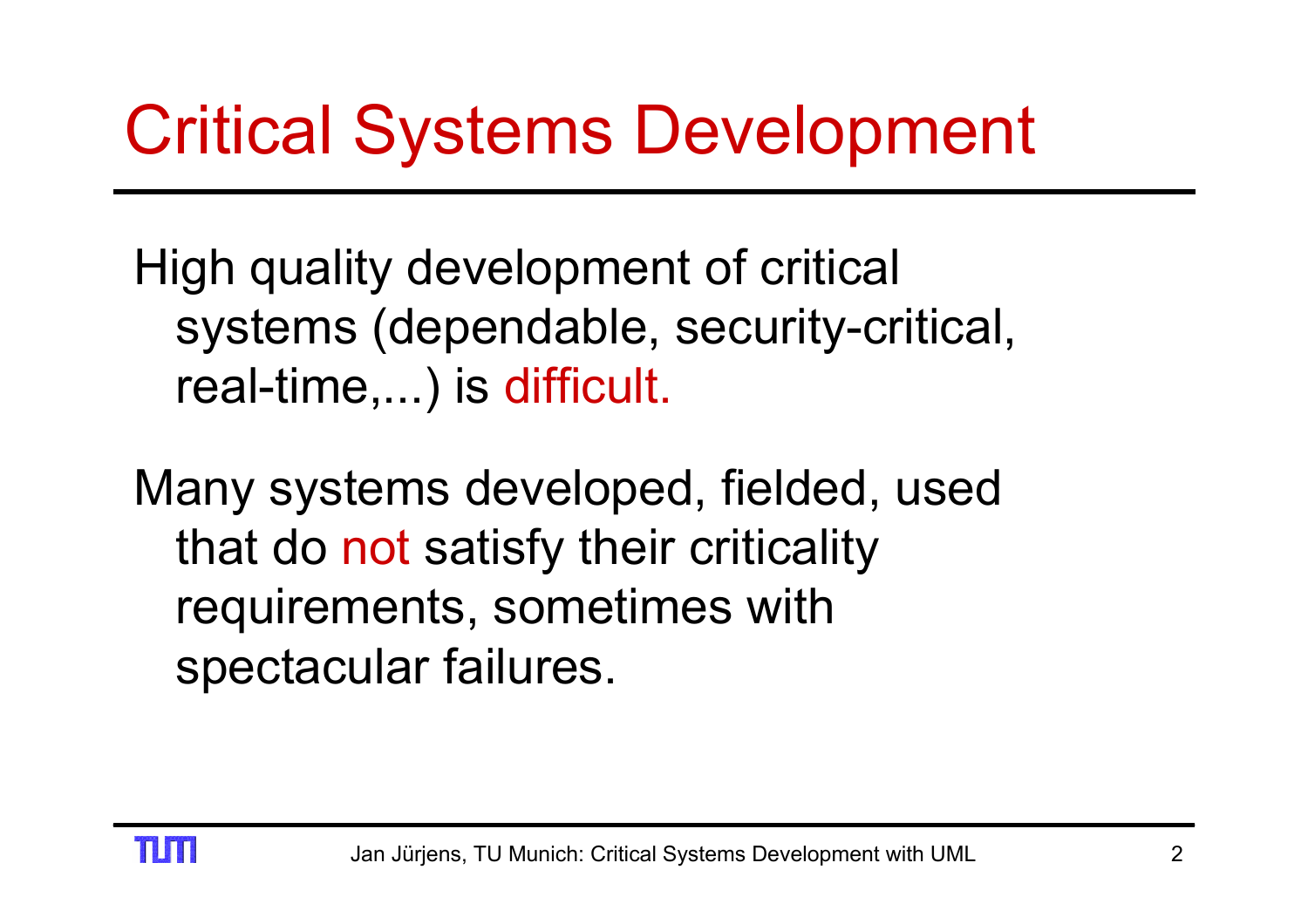Systems on which human life and commercial assets depend need careful development.

- Systems operating under the possibility of failure or attack need to be free from weaknesses.
- Correctness in conflict with cost.
- Thorough methods of system design not used if too expensive.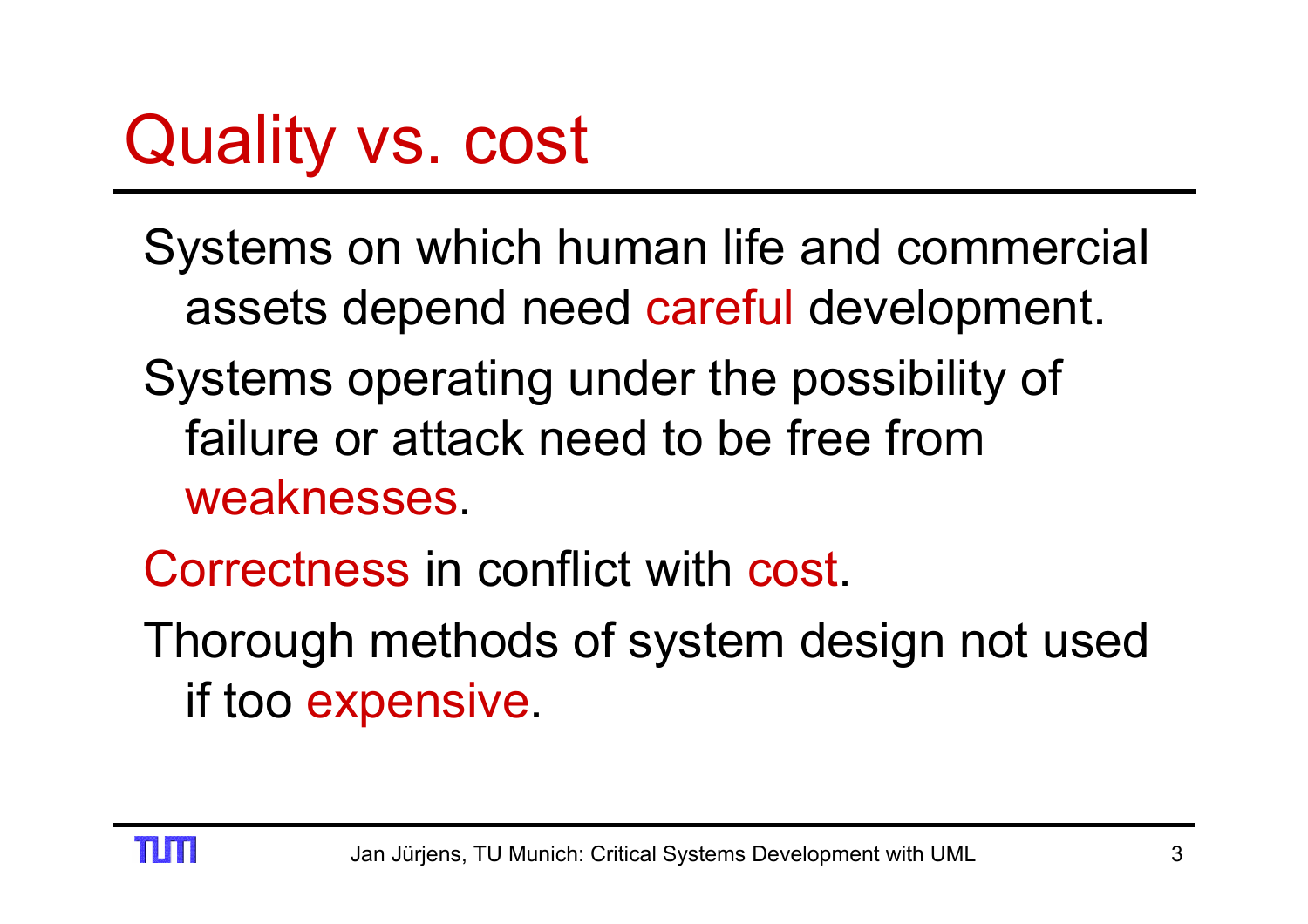- UML: unprecedented opportunity for highquality critical systems development feasible in industrial context:
- De-facto standard in industrial modeling: large number of developers trained in UML.
- •• Relatively precisely defined (given the user community).
- •• Many tools in development (also for analysis, testing, simulation, transformation).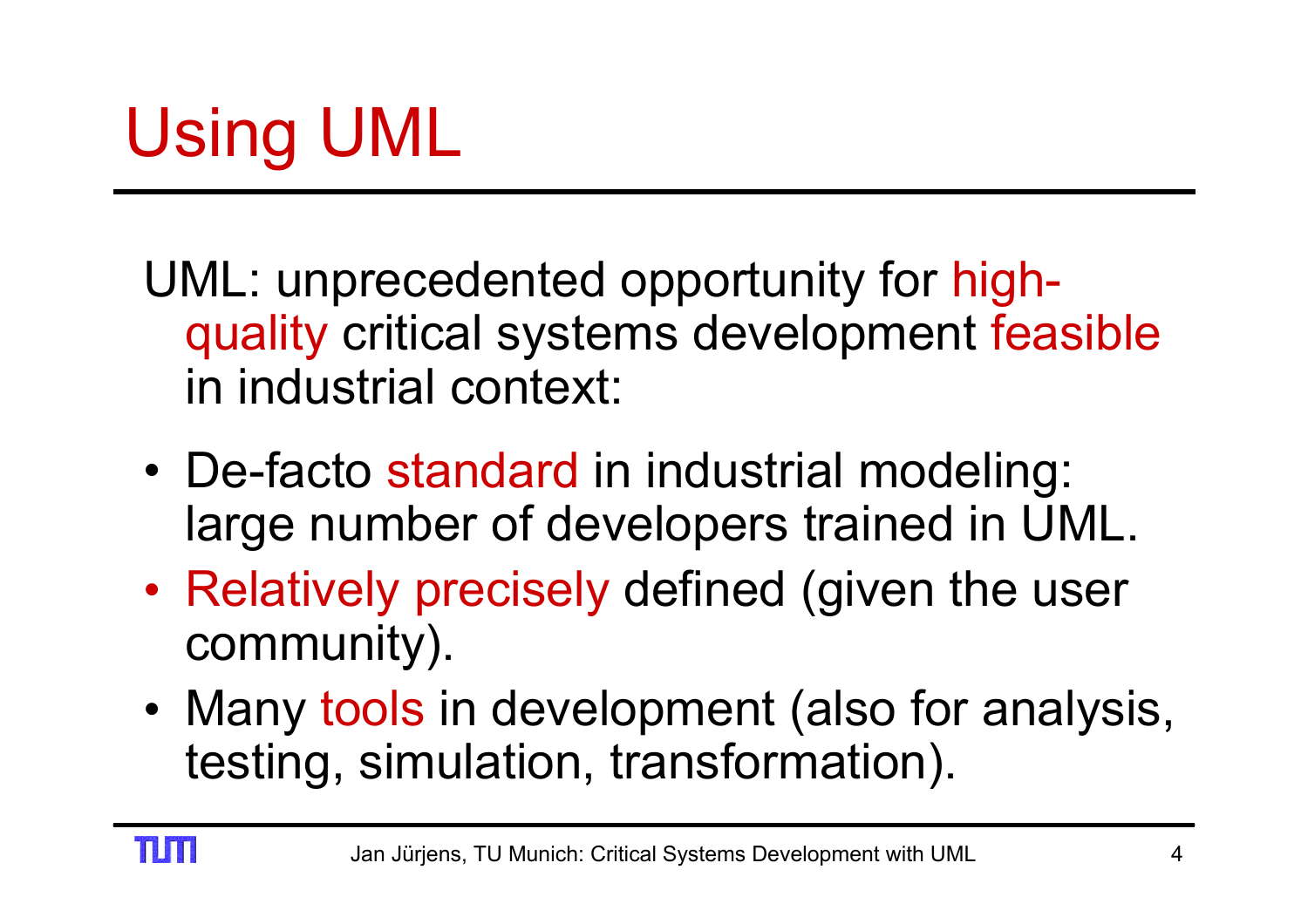## **Challenges**

- • Adapt UML to critical system application domains.
- Correct use of UML in the application domains.
- • Conflict between flexibility and unambiguity in the meaning of a notation.
- •• Improving tool-support for critical systems development with UML.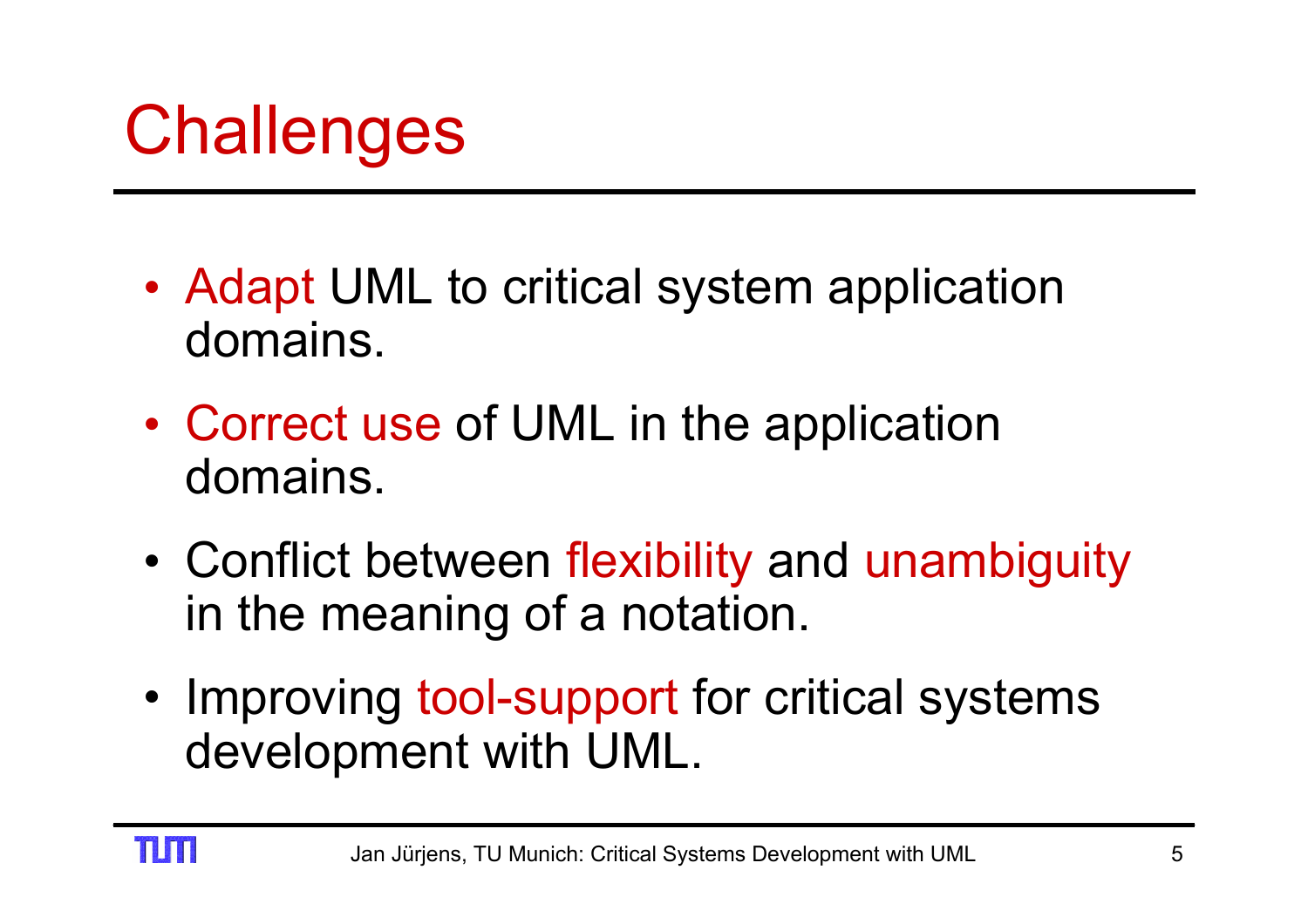Unified Modeling Language (UML):

- $\bullet$ visual modelling for OO systems
- •different views on a system
- •high degree of abstraction possible
- •• de-facto industry standard (OMG)
- •• standard extension mechanisms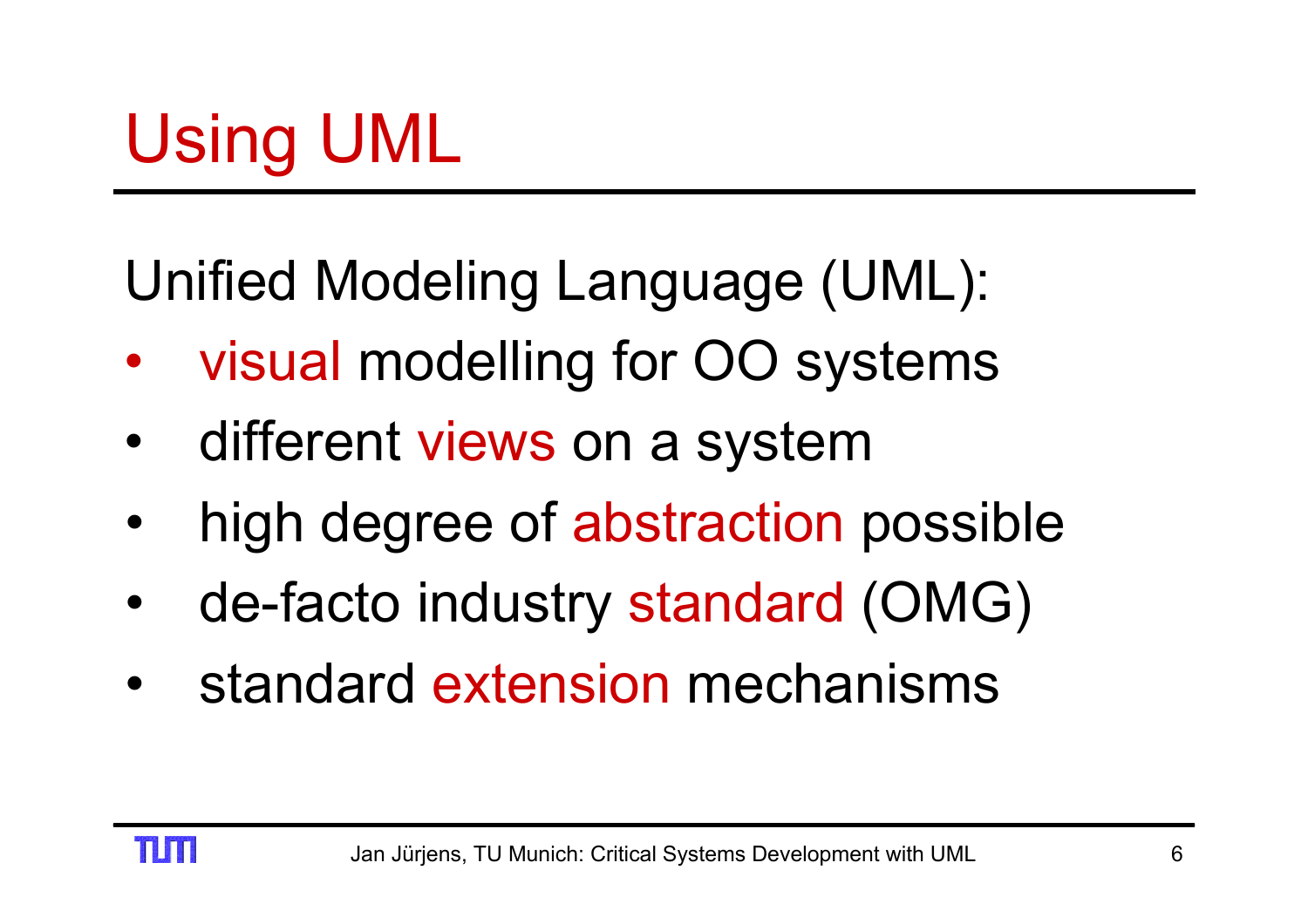## A glimpse at UML



 $\overline{\mathbf{1}}$   $\overline{\mathbf{1}}$ 

Jan Jürjens, TU Munich: Critical Systems Development with UML 7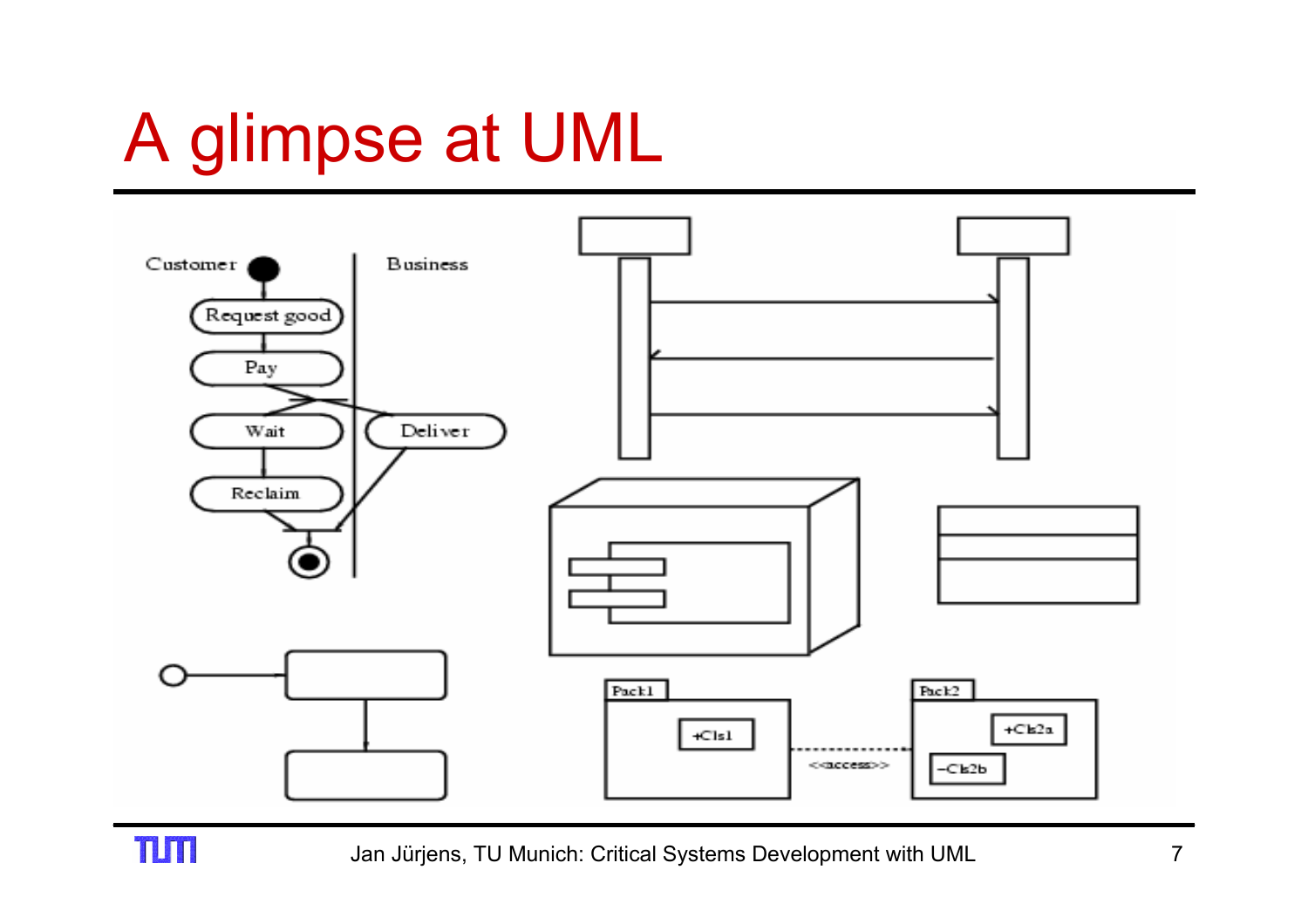## Used fragment of UML

**Activity diagram**: flow of control between system components

- **Class diagram**: class structure of the system
- **Sequence diagram**: interaction between components by message exchange
- **Statechart diagram:** dynamic component behaviour
- **Deployment diagram:** components in physical environment
- **Package:** collect system parts into groups

Current: UML 1.4 (released Feb. 2001)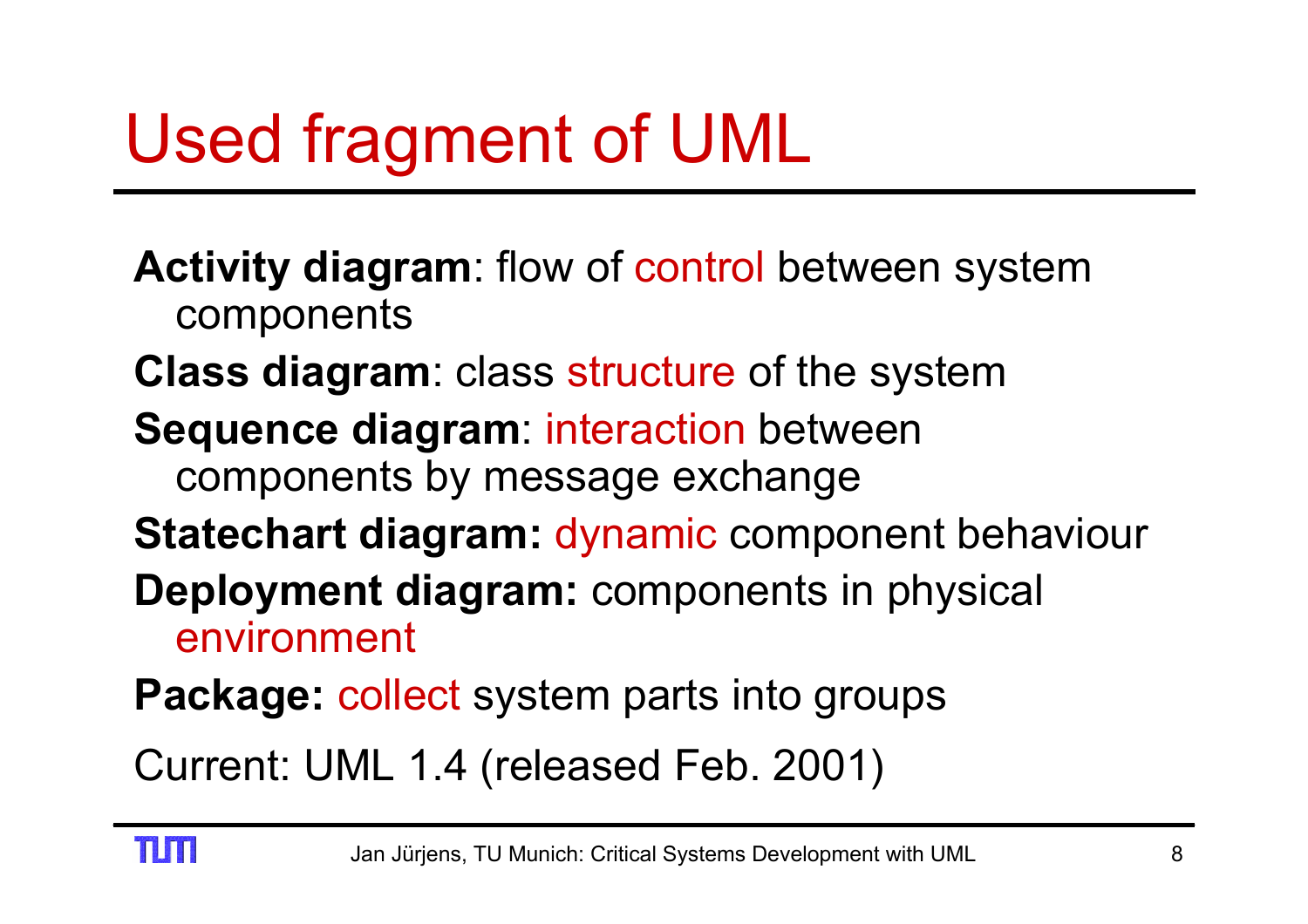### UML extension mechanisms

Stereotype: specialize model element using << label>>.

- Tagged value: attach {tag=value} pair to stereotyped element.
- Constraint: refine semantics of stereotyped element.

Profile: gather above information.

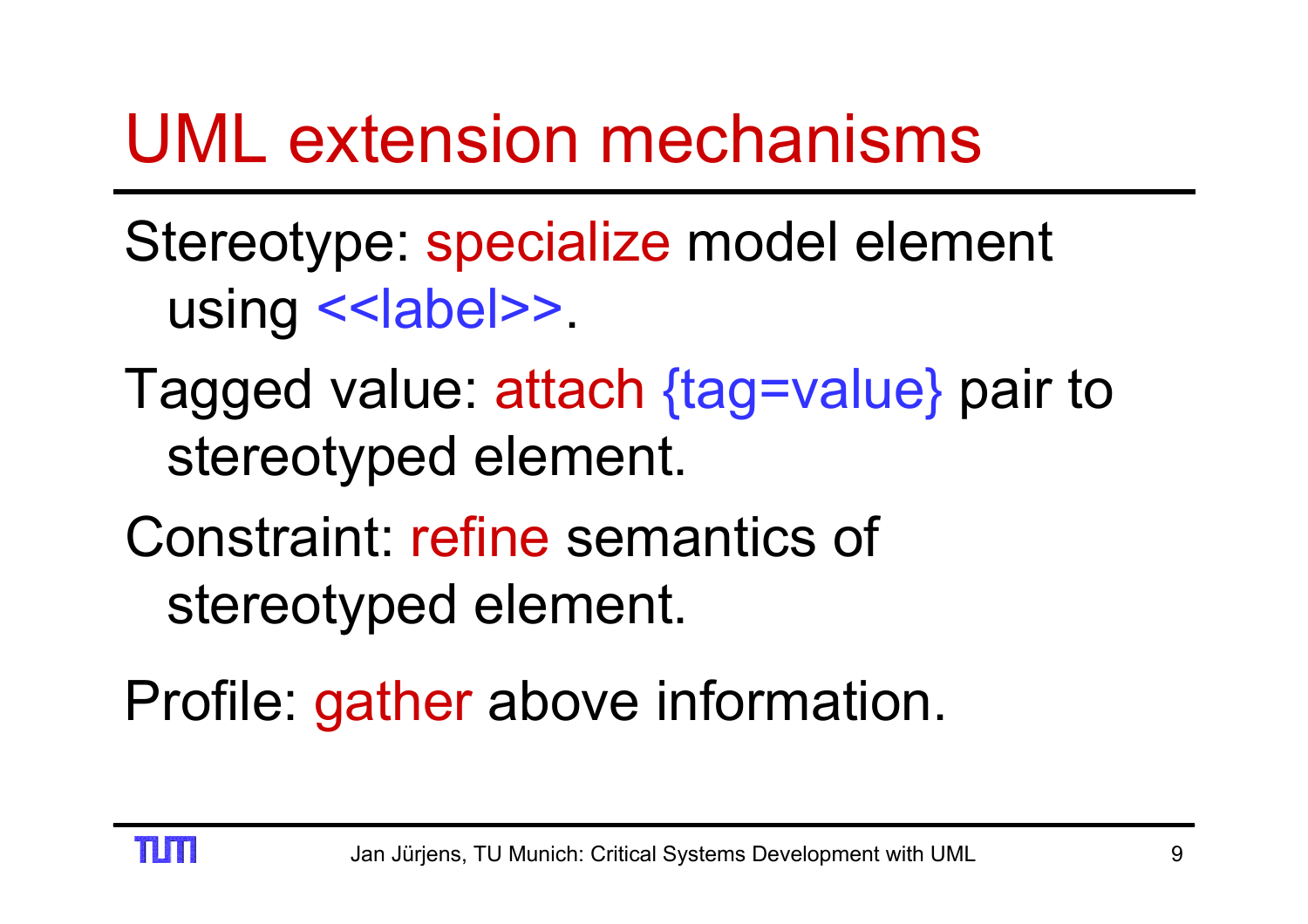## UMLsafe

UMLsafe: extension for dependable systems development.

Goals :

- evaluate UML specifications for weaknesses in design
- encapsulate established rules of prudent dependability engineering
- make available to developers not specialized in dependability
- consider dependability from early design phases, in system context
- make certification cost-effective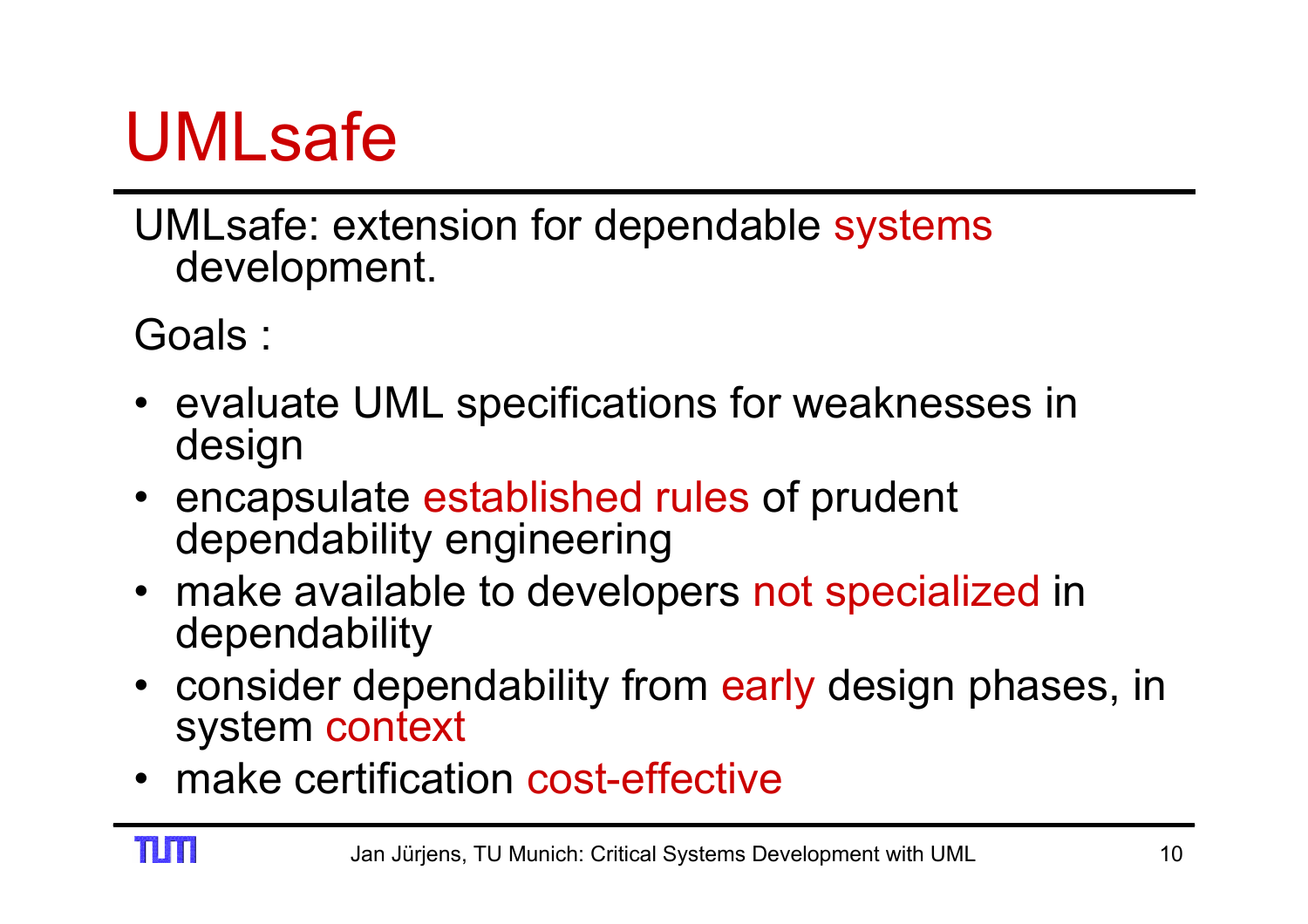Recurring dependability requirements offered as stereotypes with tags.

Use associated constraints to evaluate specifications and indicate possible weaknesses.

Ensures that stated dependability requirements provide desired level of dependability.

Ensures that UML specification provides requirements.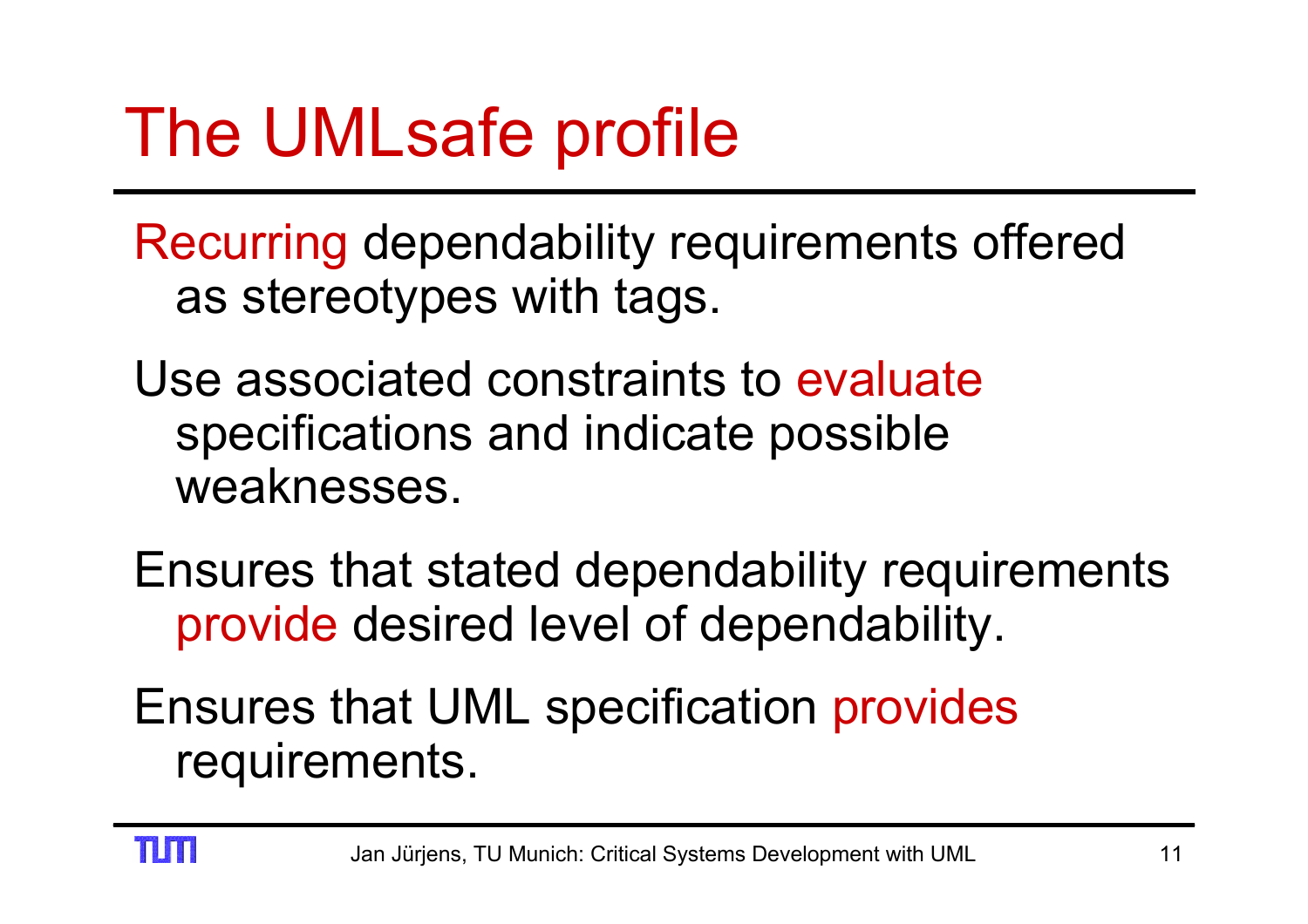- •• Provide basic dependability requirements.
- • Allow considering different failure scenarios.
- • Allow including important dependability concepts (e.g. *redundancy*).

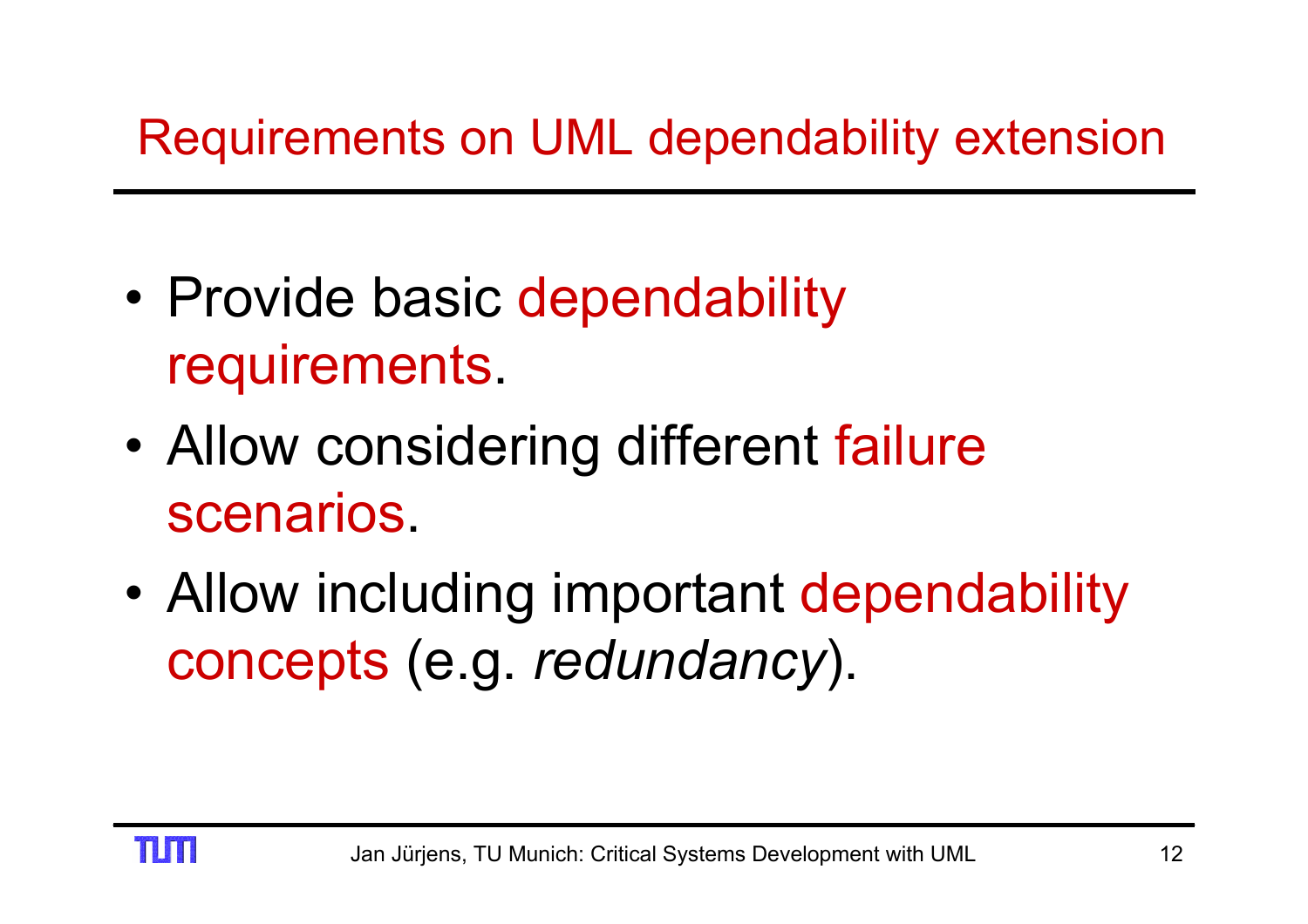# UMLsafe profile (excerpt)

| Stereotype  | <b>Elements</b> | Tags        | <b>Constraints</b>      | <b>Description</b> |
|-------------|-----------------|-------------|-------------------------|--------------------|
| risk        | link,           | delay,      |                         | risk to exchanged  |
|             | component       | corruption, |                         | data               |
|             |                 | loss        |                         |                    |
| guarantee   | link,           | maxdelay,   |                         | required           |
|             | component       | avdelay,    |                         | guarantees on      |
|             |                 | delivery    |                         | data               |
| safe links  | subsystem       |             | dependency dependab.    | physical layer     |
|             |                 |             | matched by links        | gives dependab.    |
| safe        | subsystem       |             | dependencies respect    | communication      |
|             |                 |             | dependablity            | pres. dependab.    |
| dependency  | subsystem       |             | data only influenced by | data exchange      |
| containment |                 |             | data with same          | preserves          |
|             |                 |             | depend.                 | dependab.          |

n m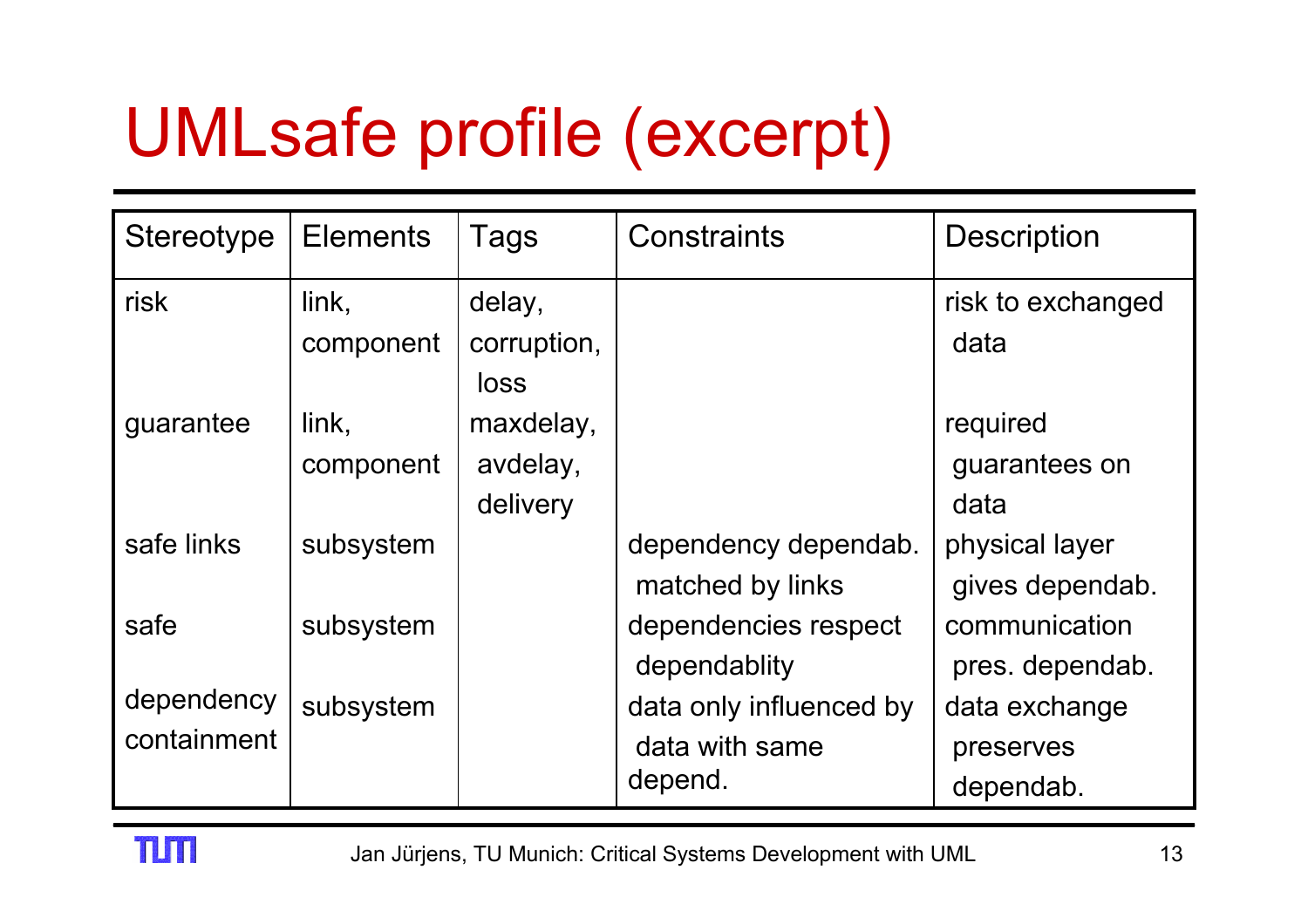### Failures

Data from other components may be

- delayed
- corrupted
- lost.

Often, failures occur randomly (e.g. hardware).

Redundancy model determines which level of redundancy provided.

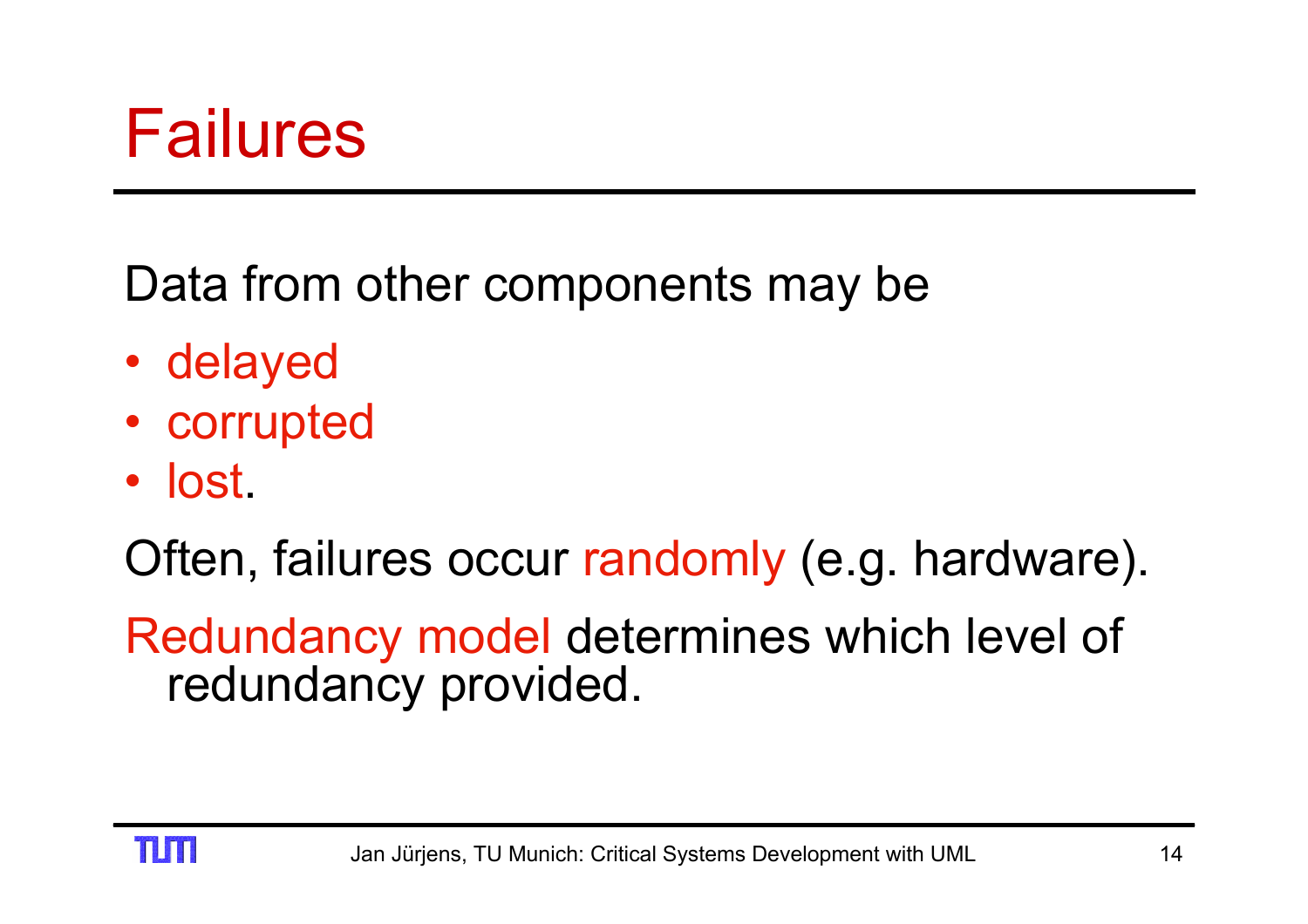- For redundancy model *R,* stereotype *s,* have set Failures<sub>R</sub>(s)⊆{delay<sub>d</sub>, corrupt<sub>c</sub>, loose<sub>i</sub>} where
- $d$ : distribution on  $R$   $\geq$  0 (time delay of messages),
- •• *c*: Exp → Exp: probabilistic function (gives corrupted version of message),
- •• *l* is a distribution on {0,1} (0 represents loss)

(in each case incorporating redundancy).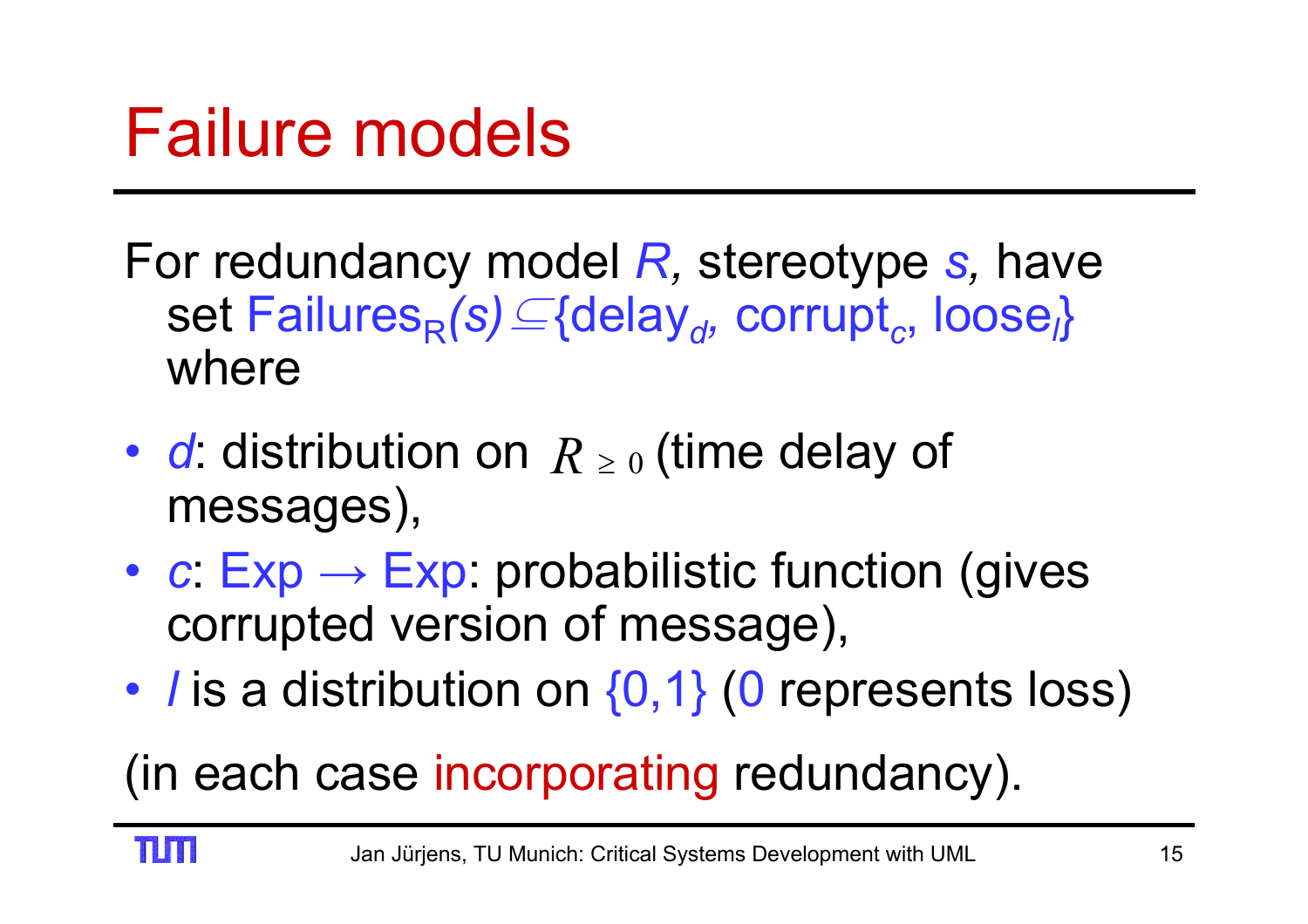## Example

- Suppose redundancy model *R* uses controller with redundancy *3* and the fastest result. Then
- •• *d(r):* probability that the fastest controller takes time r (r ∈ *R* ≥ 0**),**
- •**• c:** corruption function for single controller,
- ••  $I(0) = p<sup>3</sup>$  where *p* probability that single controller fails.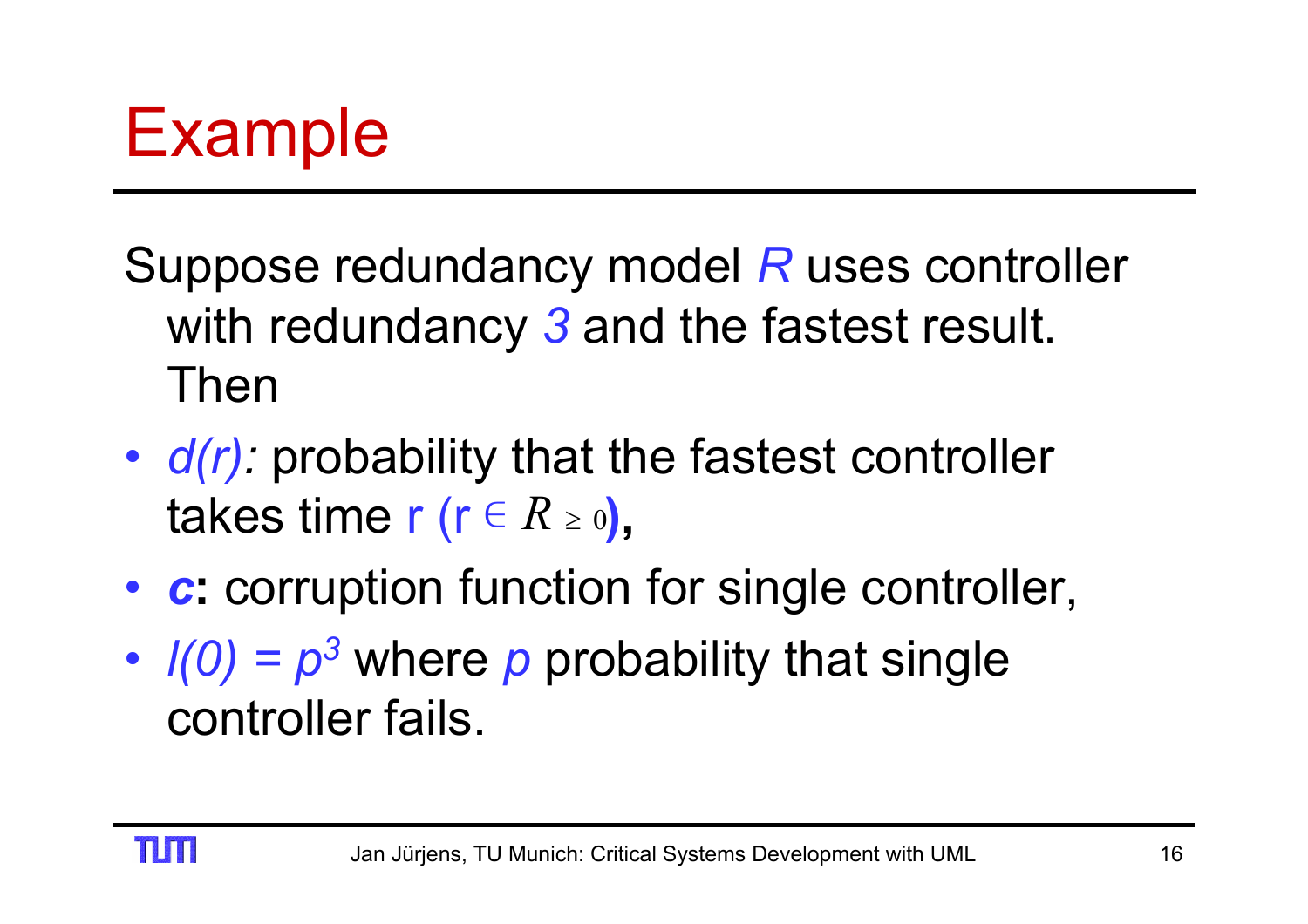

#### Describe risks connected with use of communication links resp. system nodes.

Tags: {delay=d}, {corruption=c}, {loss=l} where

- *d*: distribution on *R* ≥ 0
- *<sup>c</sup>*: Exp <sup>→</sup> Exp: probabilistic function,
- *l* is a distribution on {0,1}

Tags on nodes concern connected links.

Can define special stereotypes for recurring risk scenarios.

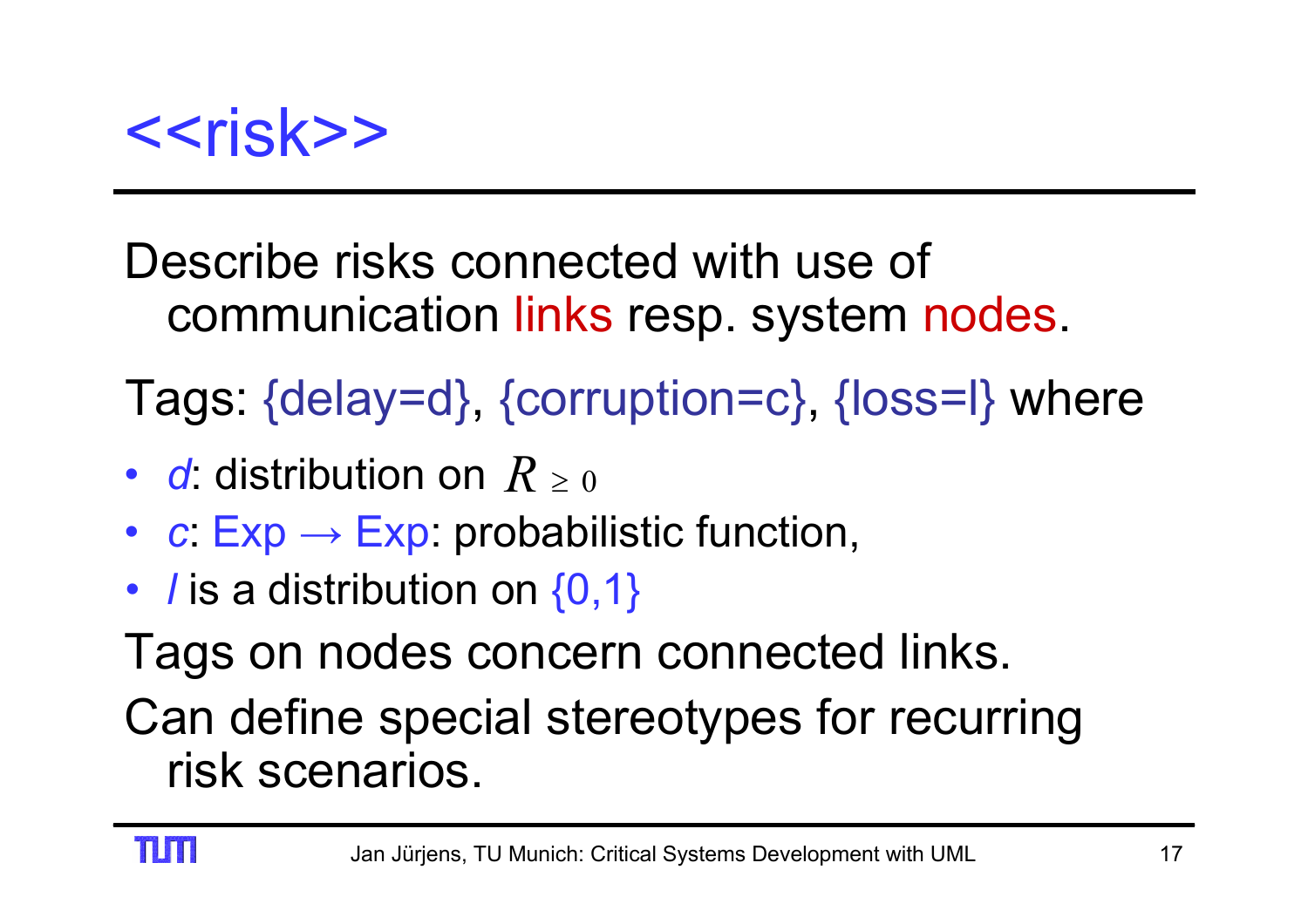Describe guarantees required from communication dependencies resp. system components.

Tags: {maxdelay=m}, {avdelay=a}, {delivery=d} where

- *m, a*: time spans,
- *d*: probability.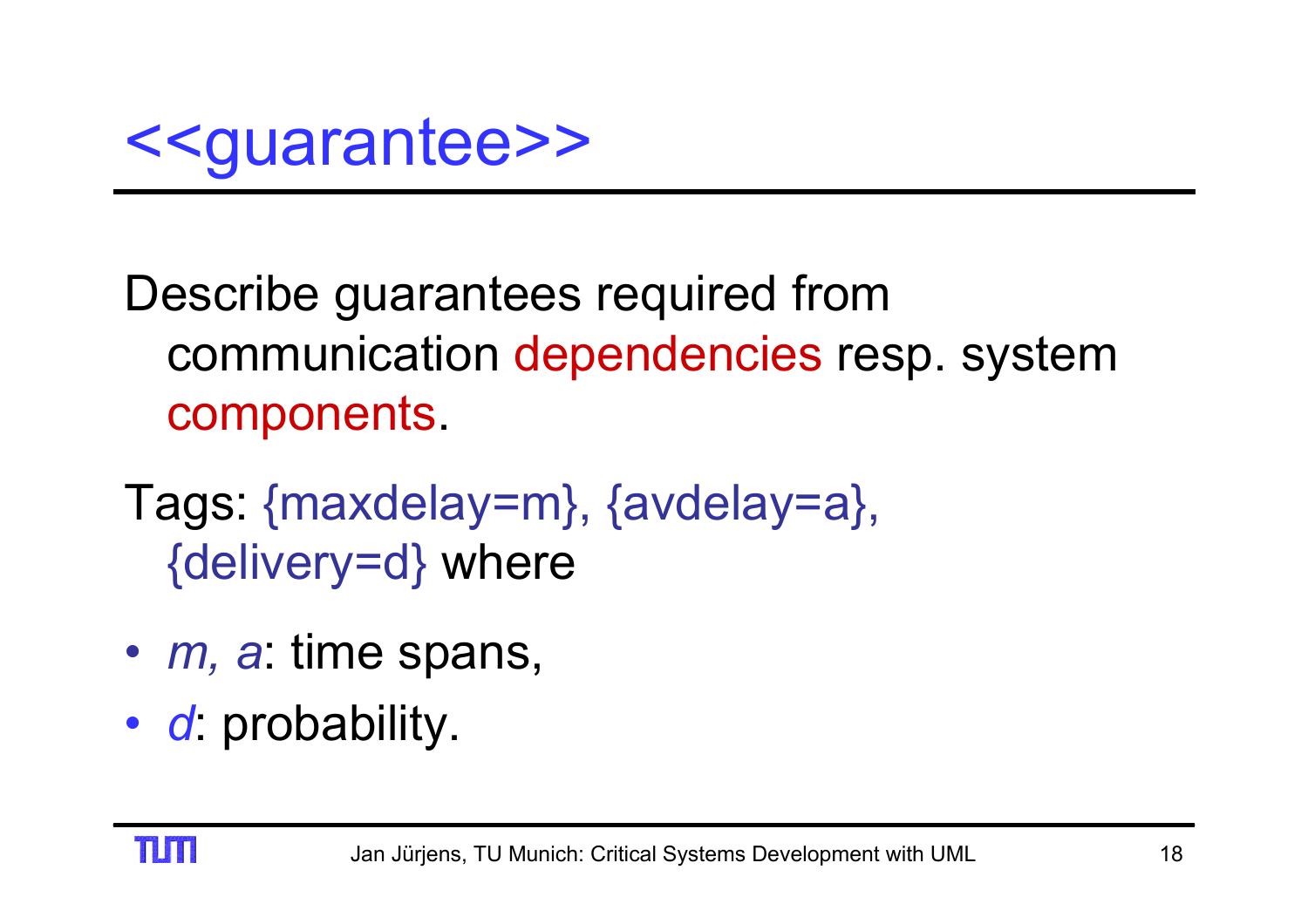Ensures that dependability requirements on communication and components met by physical layer.

Constraint: there exists no dependency *d* with stereotype <<guarantee>> between components on nodes *n,m,* with a communication link *l* between *<sup>n</sup>* and *m* with stereotype *<<*risk*>>* such that the guarantees in the tags associated with <<guarantee>> cannot be enforced given the risks in the tags associated with <<risk>>. *A*

*A*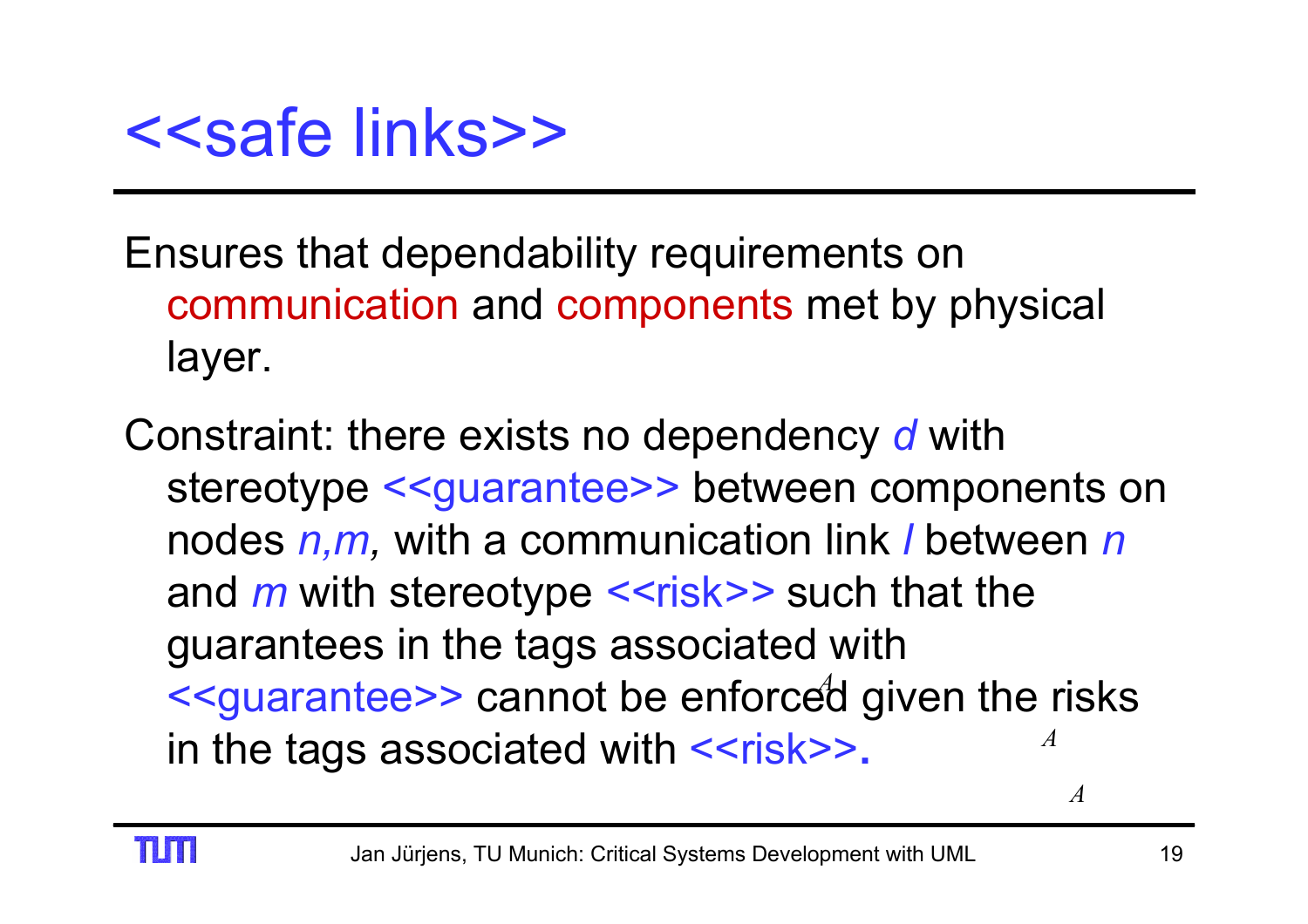#### Mark objects with critical data.

Given a lattice *SL* of safety levels, have associated tags {*sl=Data*} where *sl*∊*SL*  and *Data* is a set of data values.

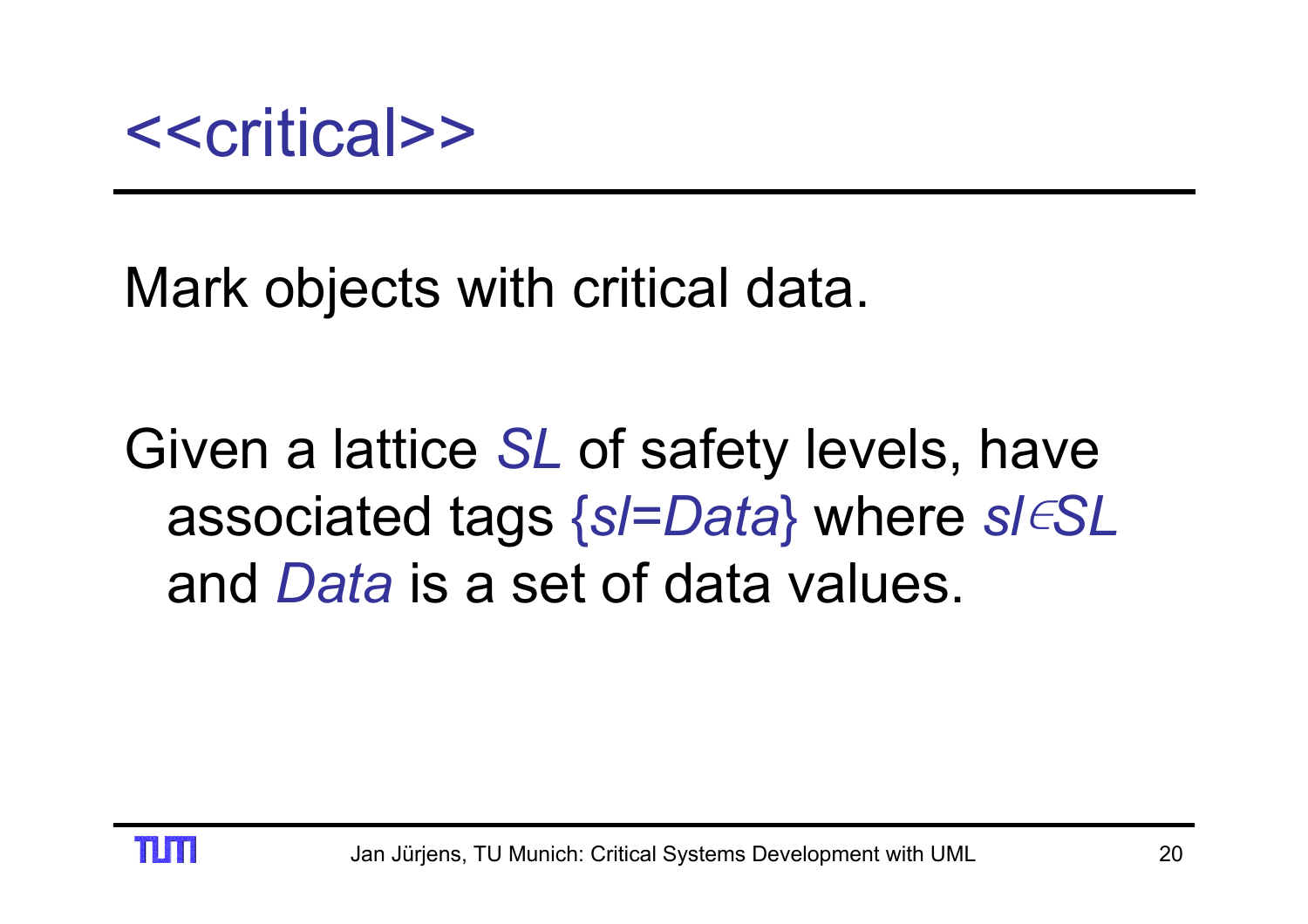### <<safe dependency>>

- Ensures that communication dependencies between components respect dependability requirements on communicated data given by <<critical>>.
- Assume functions *md, ad, del* from safety levels to the maximum delay, average delay, and delivery probability bounds permitted by the safety level.
- Constraint: given dependency *d* stereotyped <<guarantee>> from *C* to *D*:
- The requirements on data in *C* are implied by those in *D* on the same data.
- The requirements on data in *C* also appearing in *D* are meet by the guarantees of *d*.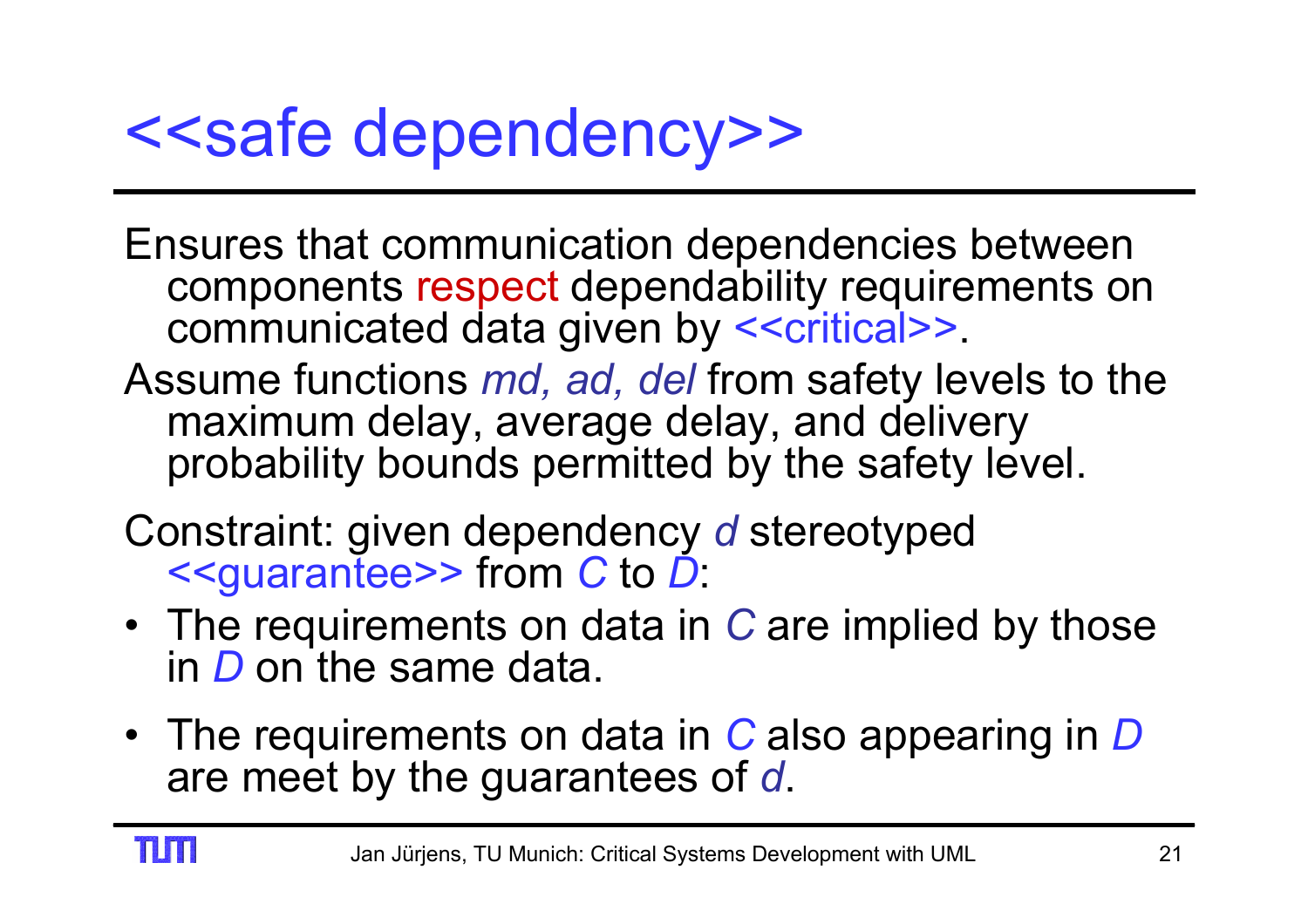Prevent indirect corruption of data. Constraint:

Value of any data element *d* may only be influenced by data whose requirements attached to <<critical>> imply those of *d.*

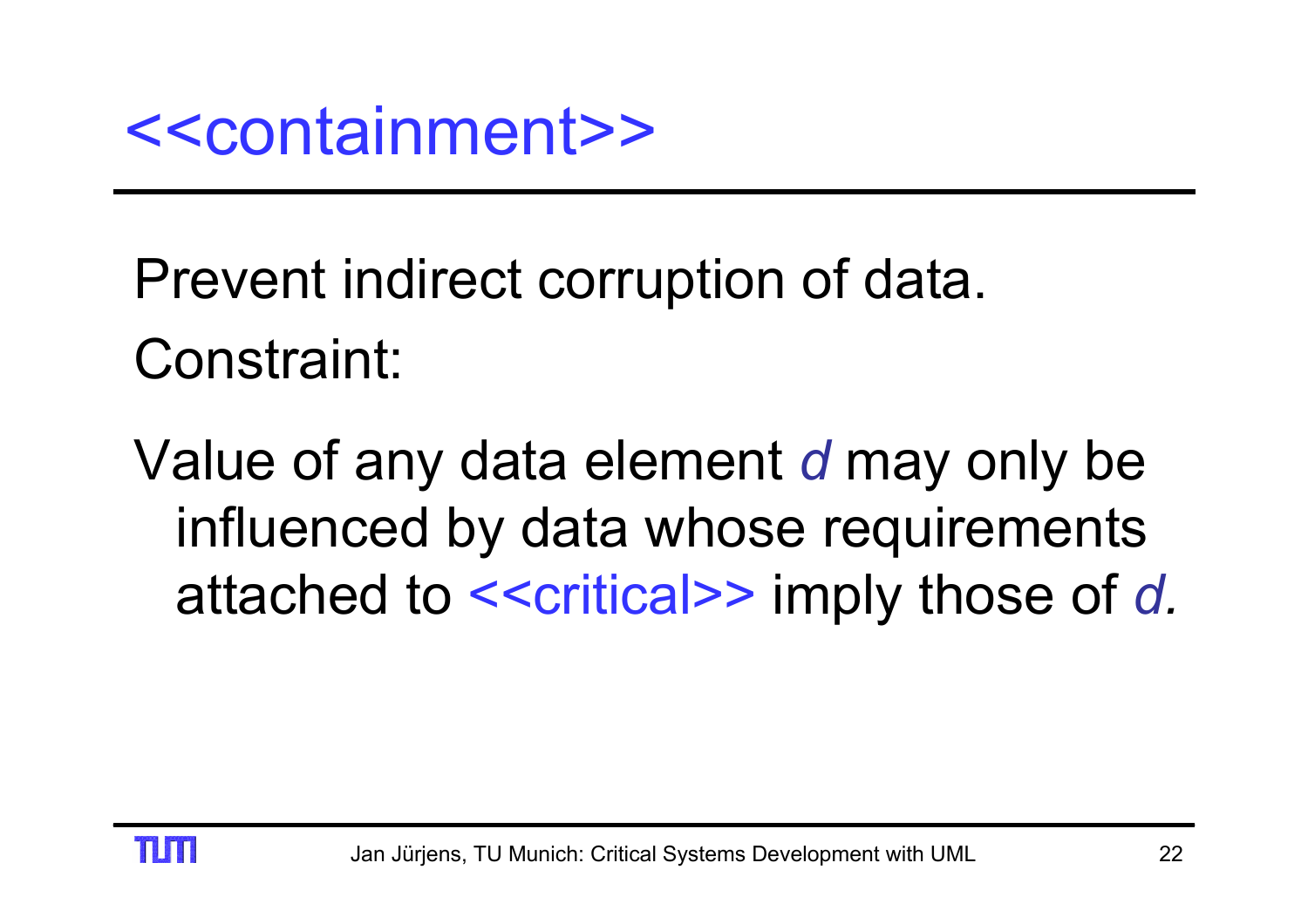Meaning of diagrams stated imprecisely in (OMG 2001).

Ambiguities problem for

- tool support
- •• establishing behavioral properites (e.g. security)

Need precise semantics for used part of UML, especially to ensure security requirements.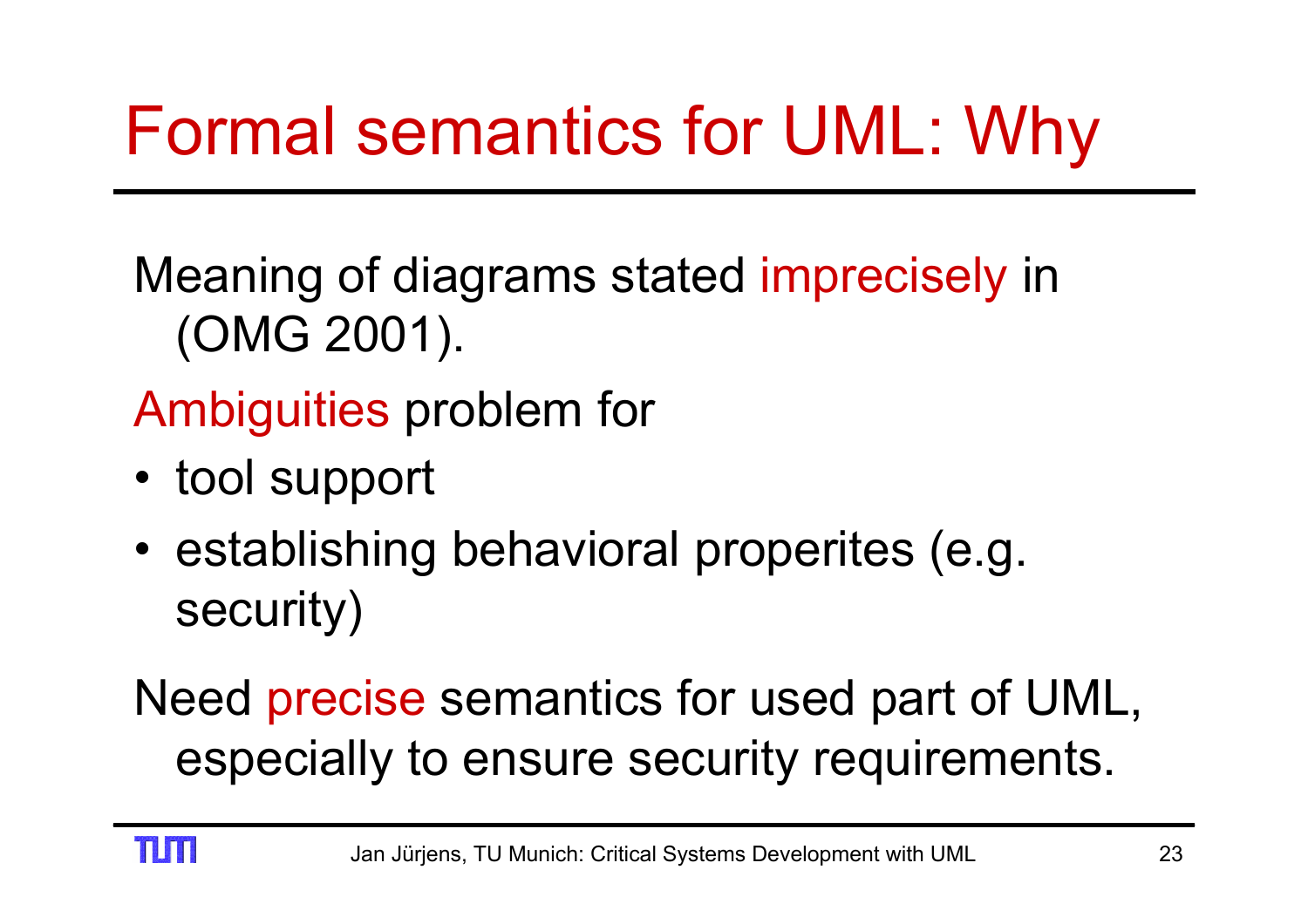- Diagrams in context (using subsystems).
- Model actions and internal activities explicitly.
- Message exchange between objects or components (incl. event dispatching).
- For UMLsec: include adversary arising from threat scenario in deployment diagram.
- Use Abstract State Machines (pseudo-code).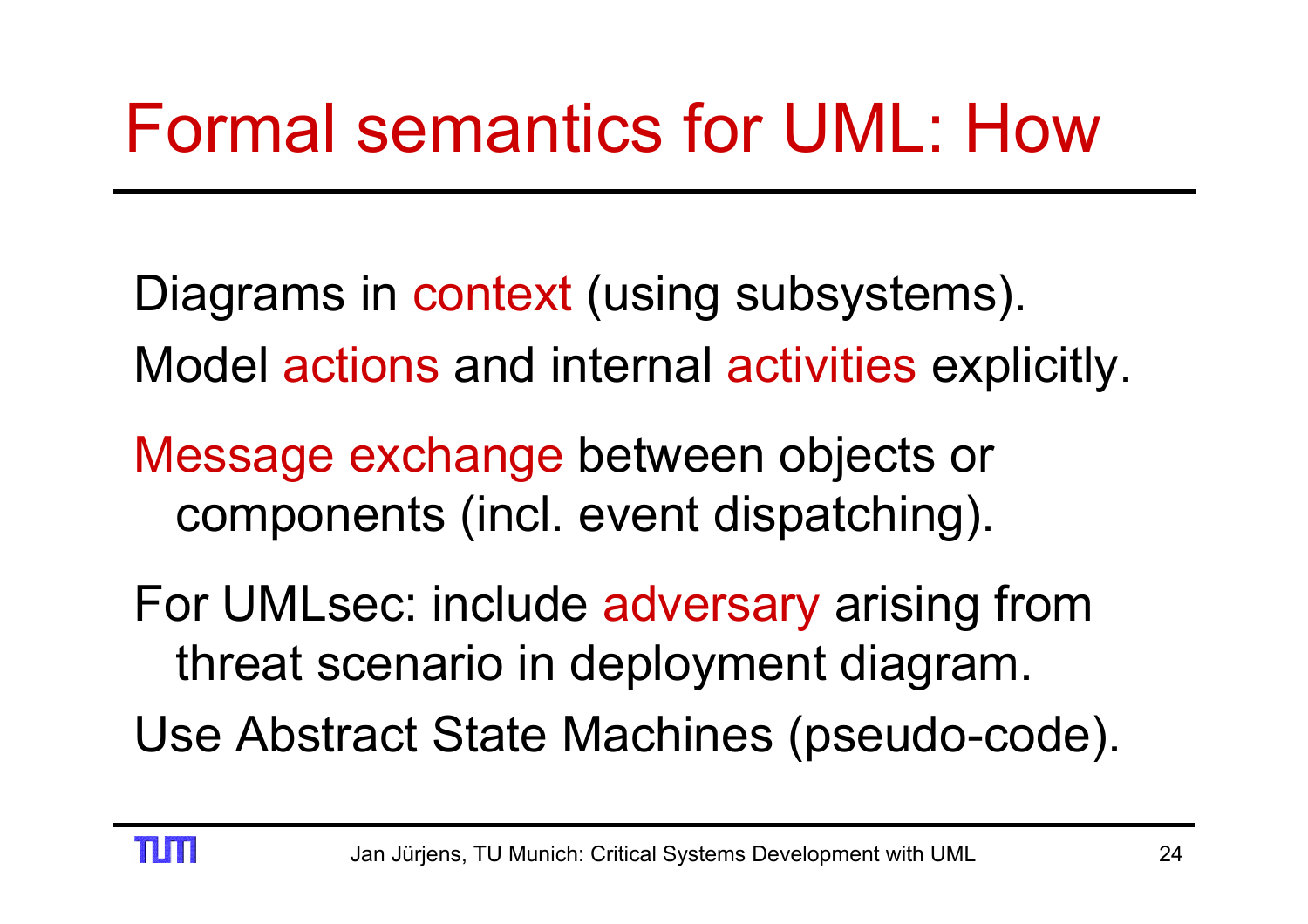- Safety = "Security against stupid adversaries"
- $Security =$  "Safety for paranoids"
- Adversaries in security correspond to failures in safety.
- Replace failure model in UMLsafe by adversary model to get UMLsec.

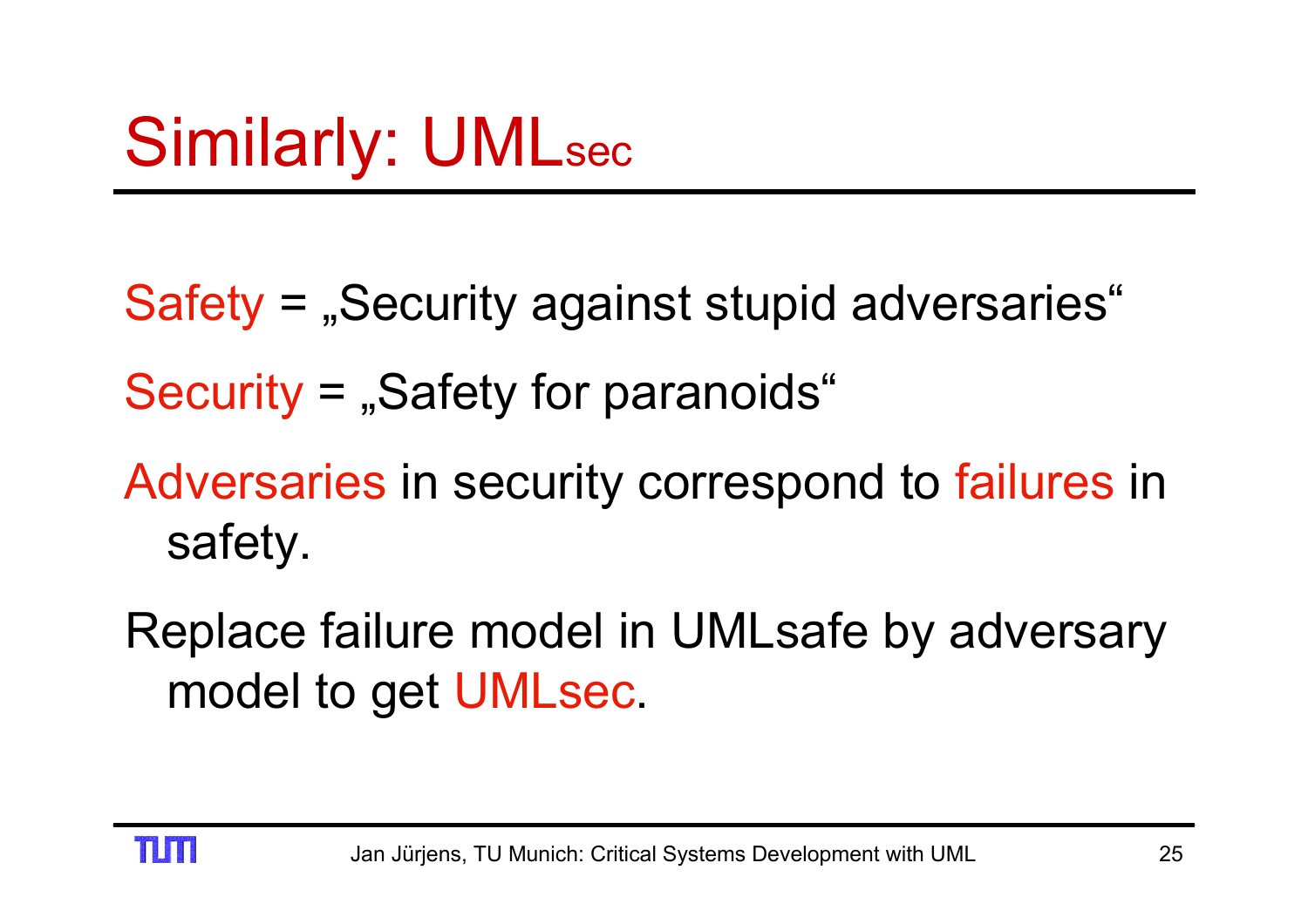## Connection with analysis tool

Commercial modelling tools: only syntactic checks and code-generation.

Work in progress: connect to verification tools.

- Industrial CASE tool with UML-like notation: AUTOFOCUS(http://autofocus.informatik.tu-muenchen.de)
- verification
- •code generation
- •test-sequence generation